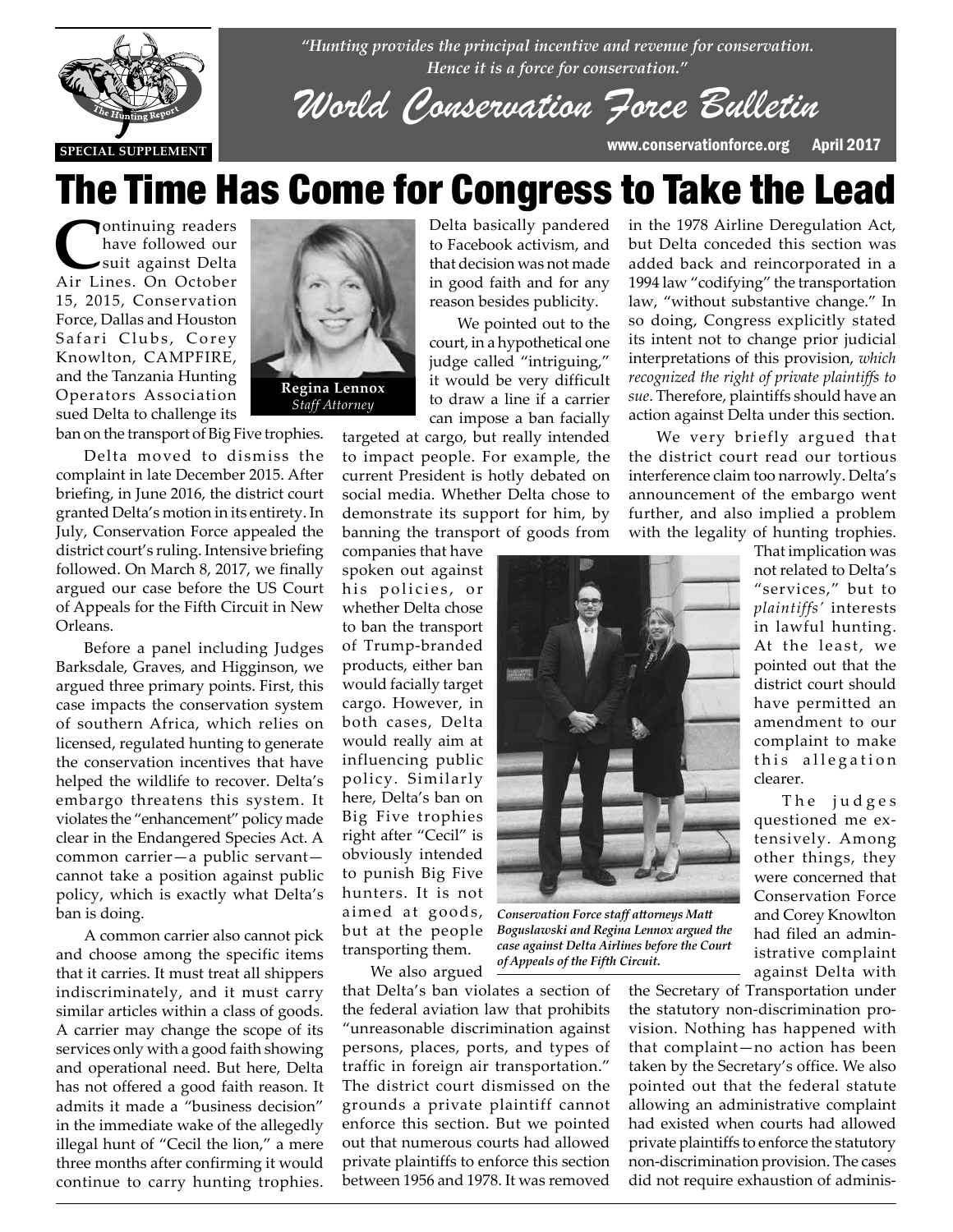trative remedies or impose any barrier to bringing a private claim. Therefore, the plaintiffs should be allowed to proceed in both their civil and administrative actions.

The judges also asked about the common-law duty of nondiscrimination. We were advocating for a broader interpretation than the district court had found, and apparently, broader than the circuit court wants to go. Essentially, we argued that the common law requires Delta to carry cargo and not to change its services except with good reason because Delta stands in a special relationship with the public. The district court allows Delta to change its services whenever and however it wants. One judge specifically stated he believed Delta could make a business decision to alter its services however. Although we pointed out cases to the contrary, the judge did not seem amenable to enforcing the broad common-law duty.

That was our general feeling after the argument. The court did not seem particularly open to requiring common carriers to act within their broad common-law duty of nondiscrimination. We cited numerous cases to support our position that the common law only allowed carriers to change their services in certain circumstances. However, the court seemed more likely to conclude Delta could make a "business decision," even one motivated by a desire to cater to anti-hunting sentiment expressed on social media, and stop carrying Big Five trophies whenever it wished. The court did not seem open to requiring Delta to provide an operational justification for the change in services, even though there were cases on this point.

We hope the Fifth Circuit will *at least* require the district court to allow the plaintiffs to amend our complaint. We could try to plead a bad-faith motivation by Delta and discrimination very specifically against Big Five shippers, and we could definitely re-plead our second (tortious interference) claim.

But here is the bottom line. Conservation Force and our partners have done our best to hold Delta to its duties. We have invested days on days in the research and presentation of our claim. Our argument is sound

and backed up by common-law cases. Although the common law limited a carrier's ability to make a "business decision" in bad faith or without a reasonable basis, courts seem to wish to allow an air carrier to do as it chooses. The courts have not displayed a willingness to embrace the broad common-law requirement. This may be because air carriers were extensively "de-regulated" in the late 1970s, and have had something of a favored status among carriers. The duties on airlines have been lesser than those on railroads and motor carriers. (Delta claims that "deregulation" included a protective regulation exempting airlines from the common law duty not to discriminate.)

*Now is the time for Congress to act.* If the courts are not willing to uphold the ancient common law of a strict duty of non-discrimination, Congress must make the law modern. It must enact a statute to hold air carriers accountable. It must put air carriers in a position where they are required to treat the public fairly. They cannot be allowed to be swayed by changes in public opinion.

Congress must also make much clearer its intent to give injured plaintiffs a federal statutory right to challenge discriminatory practices. This law was clear before deregulation in the late 1970s, but time and de-regulation altered the strength of the precedent. In a few sentences, Congress can keep air carriers honest by not allowing them to discriminate, and giving private plaintiffs the unquestionable right to sue.

As we argued in the Fifth Circuit, shippers and passengers are now essentially in a dependent relationship with the airlines. We are used to being able to send things wherever we wish, or to go wherever we wish. The world has shrunk as our options have expanded. But when an airline is permitted to cut off an option suddenly, for no good reason except a shipper is currently disfavored, shippers are being left with no remedy. They have few options. Even though air carriers have a monopoly over the sky—and entry costs are prohibitive for competitors—air carriers would be allowed to dictate public morality. Facebook activists will have won the day. As we pointed out to the court, there is a real danger in allowing an



John J. Jackson, III

PUBLISHER Barbara Crown

Copyright ©2017 by UnivOps Holdings, ISSN 1052-4746. This bulletin on hunting-related conservation matters is published periodically free of charge for subscribers to The Hunting Report, 12182 SW 128 Street, Miami, FL 33186. All material contained herein is provided by famed wildlife and hunting attorney John J. Jackson, III with whom The Hunting Report has formed a strategic alliance. The purpose of the alliance is to educate the hunting community as well as pro-advocacy of hunting rights opportunities. More broadly, the alliance will also seek to open up new hunting opportunities worldwide and ward off attacks on currently available opportunities. For more information on Conservation Force and/or the services available through Jackson's alliance with The Hunting Report, write:

Conservation Force 3240 South I-10 Service Road West, Suite 200 Metairie, LA 70001 Tel. 504-837-1233 Fax 504-837-1145 www.ConservationForce.org

For reprints of this bulletin or permission to reproduce it and to inquire about other publishing-related matters, write:

The Hunting Report 12182 SW 128 Street Miami, FL 33186 Tel. 1-800-272-5656 Fax 305-253-5532

*Remember to favor Conservation Force's Corporate Sponsors:*

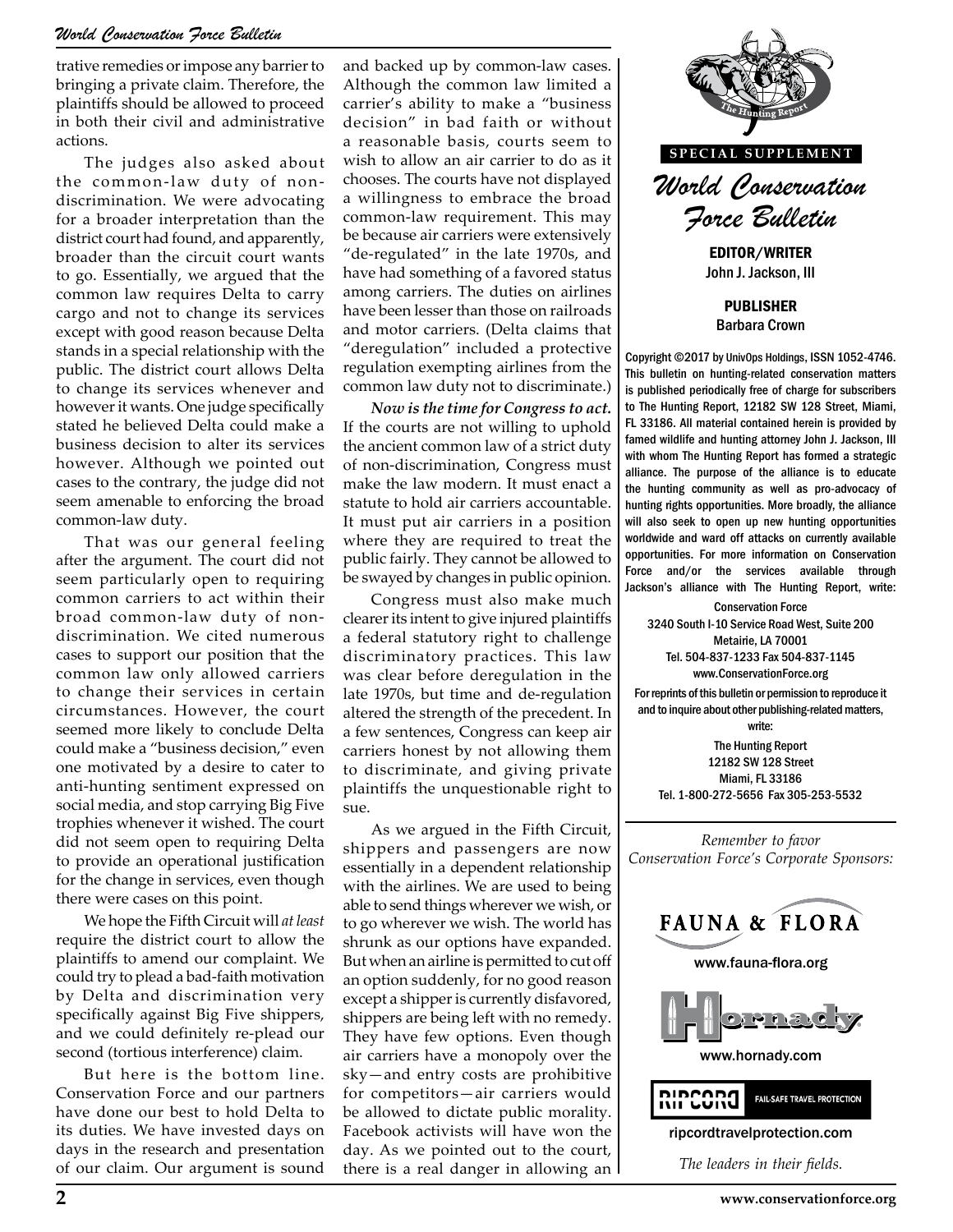airline to change the scope of its services based on whatever is "trending" on social media.

This would not be the case for a railroad or truck carrier, which are more extensively regulated. It is time for Congress to cut back Delta's and other airlines' favored statuses. They should be made to treat the public fairly, no matter what. If a US state enacted a ban like Delta's obstructing federally issued "enhancement" based import permits it would be prohibited under the ESA's preemption clause. Delta and other carriers should not be permitted to substitute their judgment for Congress'. Protective regulations

that unwittingly enable airlines to knowingly discriminate against foreign countries' conservation programs and USFWS issued findings and import permits without recourse need to be reformed.

Perhaps most importantly, the Fifth Circuit did not seem interested in our main point. The conservation system of southern Africa is at risk from Delta's ban. The courts are allowing Delta to counteract the public policy made clear in the ESA and the Convention on International Trade in Endangered Species. International trade in hunting trophies is *favored* under these laws. The benefits of licensed, regulated hunting

have been repeatedly recognized by the FWS, and "enhancement" has been repeatedly found. Bans like Delta's obstruct this enhancement.

As we successfully argued in the New Jersey litigation, a state cannot substitute its judgment for the FWS'. But Delta, an airline with no knowledge of listed species, is being allowed to do this! It is being allowed to ban the transport of lawfully hunted and enhancement-permitted species. We hope Congress will rectify this inconsistency as soon as possible, and hold Delta accountable and within the policy of the ESA.

### Renee Snider Joins Conservation Force Board of Directors

#### *By John J. Jackson, III*

In March Renee Snider was elected<br>to the Board of Directors of<br>Conservation Force. We are so<br>pleased to have a hunter with her level n March Renee Snider was elected to the Board of Directors of Conservation Force. We are so of personal achievement, unequaled experience in hunting world-wide (all six continents), and devotion to nature, people, and the hunting community. She adds unmatchable and up-to-date knowledge to the Conservation Force team and is an excellent addition to our "Leadership" and "Think Tank" components.

There is no substitute for first-hand knowledge from the field. Renee's volunteer service on the Board will

*J. Alain Smith (left) and Jim Shockey (right) present Renee Snieder with award.*



help keep the Force up-to-date and provide first-hand insight that can only come from experience afield and a lifetime of dedication. She truly has a PhD in the hunting world. The following are some of her awards in chronological order.

In 2006 she was the first woman to receive the Golden Malik Award for taking all big game species found in the South Pacific "free range and on-foot."

In 2012 Renee received SCI's prestigious Diana Award, presented to women who excel in international big game hunting, show exemplary ethics in the field, and devote time and energy to enhance wildlife conservation and education.

In 2013 Renee was the first woman to receive the OVIS Award, the highest award Grand Slam/Ovis gives to wild sheep and wild goat hunters.

In 2014 Renee was the first female Weatherby Award winner and had the highest tally of big game taken worldwide of any recipient in the 57-year history of the award! Also, in 2014 she received the Ullman Magnum Award for collecting all European big game species.

Additionally in 2014, four days before the Weatherby Award, Renee became the only woman inducted into the Wild Sheep Foundation's Mountain Hall of Fame. That is the WSF's most prestigious award reserved for a few who are recognized as true "icons" in the sheep hunting community.



*John J. Jackson, III, with Renee Sneider.*

In 2015 Renee received SCI's World Conservation and Hunting Award for not just the number and quality of her trophies, hunts and countries, but for her conservation work.

In 2016 Renee became the first female hunter to receive the Pantheon Award, jointly awarded by GSCO and SCI. The criteria are the collection of the Grand Slam of North American, Capra World Slam Super 30 of the wild goats of the world, OVIS World Slam Super 30 of the wild sheep of the world, and the SCI World Conservation and Hunting Award.

In 2017 Renee received the International Hunting Award that was established by SCI "to honor the great hunters of the world."

She also became the first woman